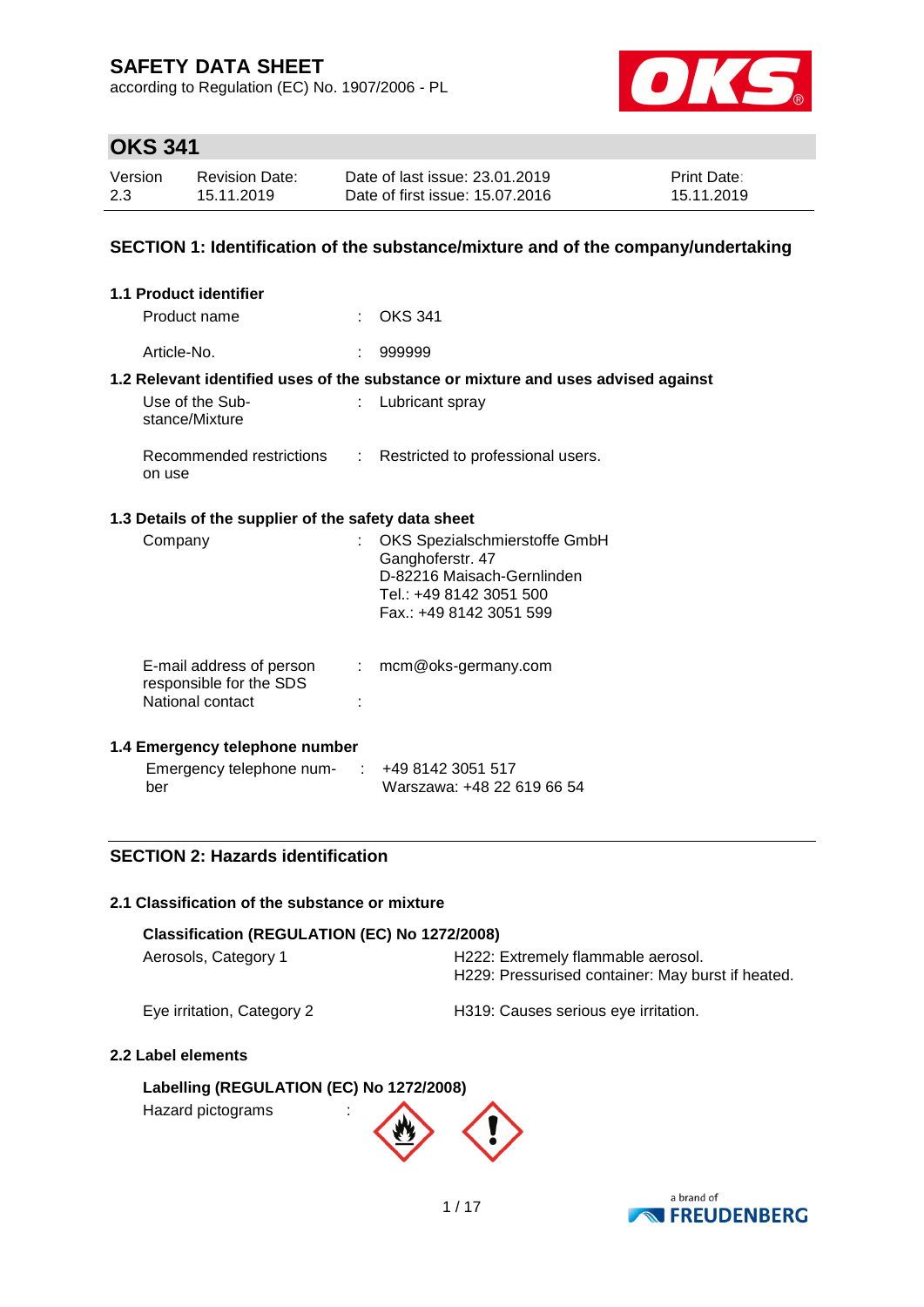according to Regulation (EC) No. 1907/2006 - PL



## **OKS 341**

| Version<br>2.3           | <b>Revision Date:</b><br>15.11.2019 |    | Date of last issue: 23.01.2019<br>Date of first issue: 15.07.2016 |                                                                                                               | Print Date:<br>15.11.2019 |
|--------------------------|-------------------------------------|----|-------------------------------------------------------------------|---------------------------------------------------------------------------------------------------------------|---------------------------|
|                          | Signal word                         |    | Danger                                                            |                                                                                                               |                           |
| <b>Hazard statements</b> |                                     |    | H <sub>222</sub><br>H <sub>229</sub><br>H319                      | Extremely flammable aerosol.<br>Pressurised container: May burst if heated.<br>Causes serious eye irritation. |                           |
| Precautionary statements |                                     | k, | <b>Prevention:</b>                                                |                                                                                                               |                           |
|                          |                                     |    | P <sub>210</sub>                                                  | Keep away from heat, hot surfaces, sparks,<br>open flames and other ignition sources. No<br>smoking.          |                           |
|                          |                                     |    | P211                                                              | Do not spray on an open flame or other<br>ignition source.                                                    |                           |
|                          |                                     |    | P <sub>251</sub>                                                  | Do not pierce or burn, even after use.                                                                        |                           |
|                          |                                     |    | P <sub>280</sub>                                                  | Wear eye protection/face protection.                                                                          |                           |
|                          |                                     |    | <b>Response:</b>                                                  |                                                                                                               |                           |
|                          |                                     |    | $P337 + P313$                                                     | If eye irritation persists: Get medical advice/<br>attention.                                                 |                           |
|                          |                                     |    | Storage:                                                          |                                                                                                               |                           |
|                          |                                     |    | $P410 + P412$                                                     | Protect from sunlight. Do not expose to<br>temperatures exceeding 50 °C/ 122 °F.                              |                           |

### **Additional Labelling**

EUH208 Contains Sulfonic acids, petroleum, calcium salts. May produce an allergic reaction.

### **2.3 Other hazards**

This substance/mixture contains no components considered to be either persistent, bioaccumulative and toxic (PBT), or very persistent and very bioaccumulative (vPvB) at levels of 0.1% or higher.

### **SECTION 3: Composition/information on ingredients**

#### **3.2 Mixtures**

Chemical nature : Active substance with propellant Synthetic hydrocarbon oil

### **Components**

| Chemical name                                 | CAS-No.<br>EC-No.<br>Index-No.<br><b>Registration number</b> | Classification        | Concentration<br>limits<br>M-Factor<br><b>Notes</b> | Concentration<br>(% w/w) |
|-----------------------------------------------|--------------------------------------------------------------|-----------------------|-----------------------------------------------------|--------------------------|
| Sulfonic acids, petro-<br>leum, calcium salts | 61789-86-4<br>263-093-9                                      | Skin Sens.1B;<br>H317 | $>= 10 \%$<br>Skin Sens.1B,                         | $>= 0.1 - 1.1$           |
|                                               | 01-2119488992-18-<br>0000                                    |                       |                                                     |                          |

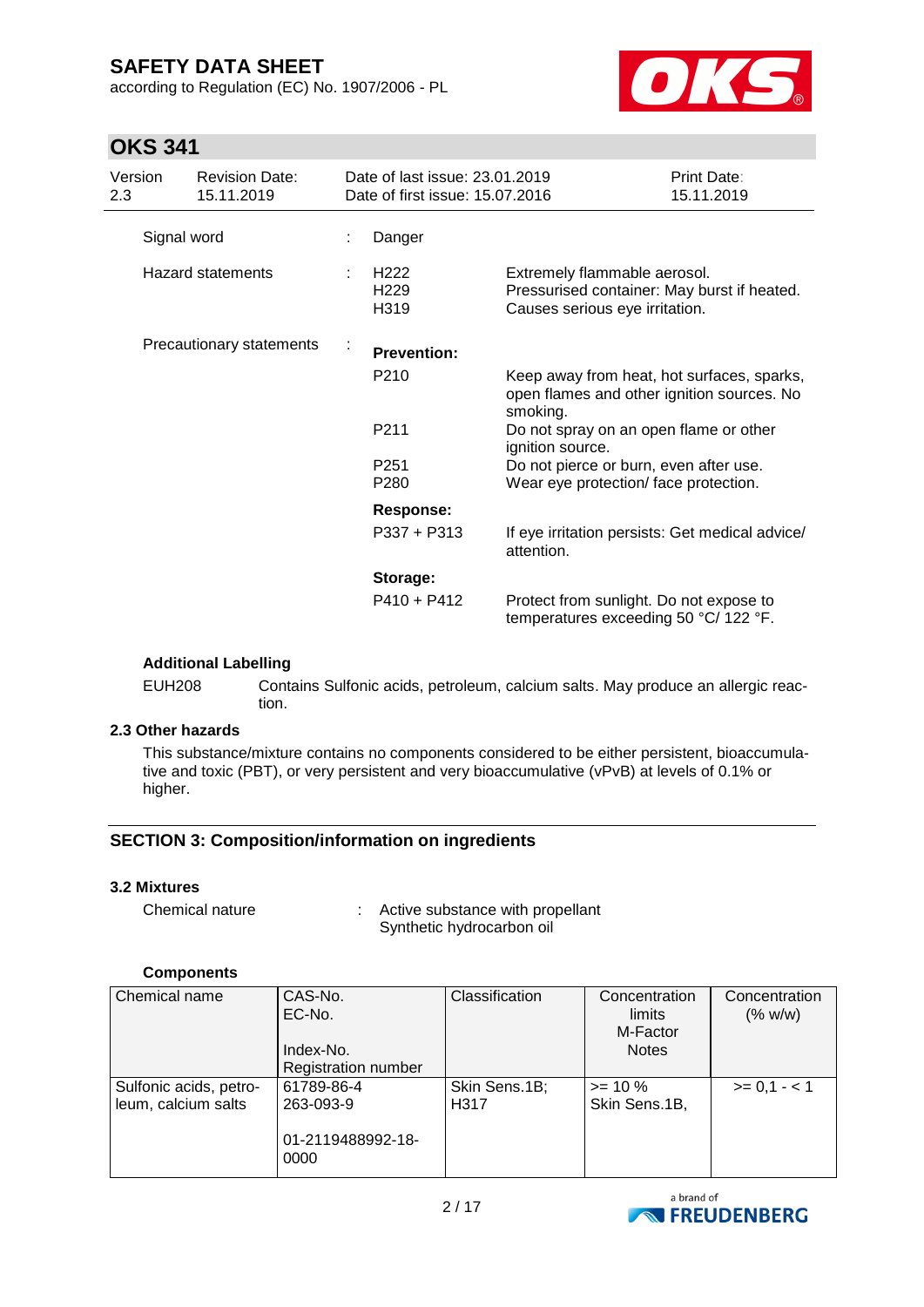according to Regulation (EC) No. 1907/2006 - PL



## **OKS 341**

| Version<br>2.3 | <b>Revision Date:</b><br>15.11.2019 |                                                                          | Date of last issue: 23.01.2019<br>Date of first issue: 15.07.2016 | Print Date:                   | 15.11.2019   |
|----------------|-------------------------------------|--------------------------------------------------------------------------|-------------------------------------------------------------------|-------------------------------|--------------|
|                |                                     |                                                                          |                                                                   |                               |              |
|                |                                     | Substances with a workplace exposure limit :                             |                                                                   |                               |              |
| butane         |                                     | 106-97-8<br>203-448-7<br>601-004-00-0                                    | Flam. Gas1; H220<br>Press. GasCompr.<br>Gas; H280                 | Note U (table<br>3.1), Note C | $>= 30 - 50$ |
| propane        |                                     | 74-98-6<br>200-827-9<br>601-003-00-5<br>01-2119486944-21-<br><b>XXXX</b> | Flam. Gas1; H220<br>Press. GasCompr.<br>Gas; H280                 | Note U (table<br>3.1)         | $>= 10 - 20$ |

For explanation of abbreviations see section 16.

### **SECTION 4: First aid measures**

### **4.1 Description of first aid measures**

| If inhaled              | Remove person to fresh air. If signs/symptoms continue, get<br>medical attention.<br>Keep patient warm and at rest.<br>If unconscious, place in recovery position and seek medical<br>advice.<br>Keep respiratory tract clear.<br>If breathing is irregular or stopped, administer artificial respira-<br>tion. |
|-------------------------|-----------------------------------------------------------------------------------------------------------------------------------------------------------------------------------------------------------------------------------------------------------------------------------------------------------------|
| In case of skin contact | : Take off all contaminated clothing immediately.<br>Wash off immediately with soap and plenty of water.<br>Get medical attention immediately if irritation develops and<br>persists.<br>Wash clothing before reuse.<br>Thoroughly clean shoes before reuse.                                                    |
| In case of eye contact  | : Rinse immediately with plenty of water, also under the eyelids,<br>for at least 10 minutes.<br>Seek medical advice.                                                                                                                                                                                           |
| If swallowed            | $\therefore$ Move the victim to fresh air.<br>Keep respiratory tract clear.<br>Do NOT induce vomiting.<br>Rinse mouth with water.                                                                                                                                                                               |

### **4.2 Most important symptoms and effects, both acute and delayed**

Symptoms : Inhalation may provoke the following symptoms:

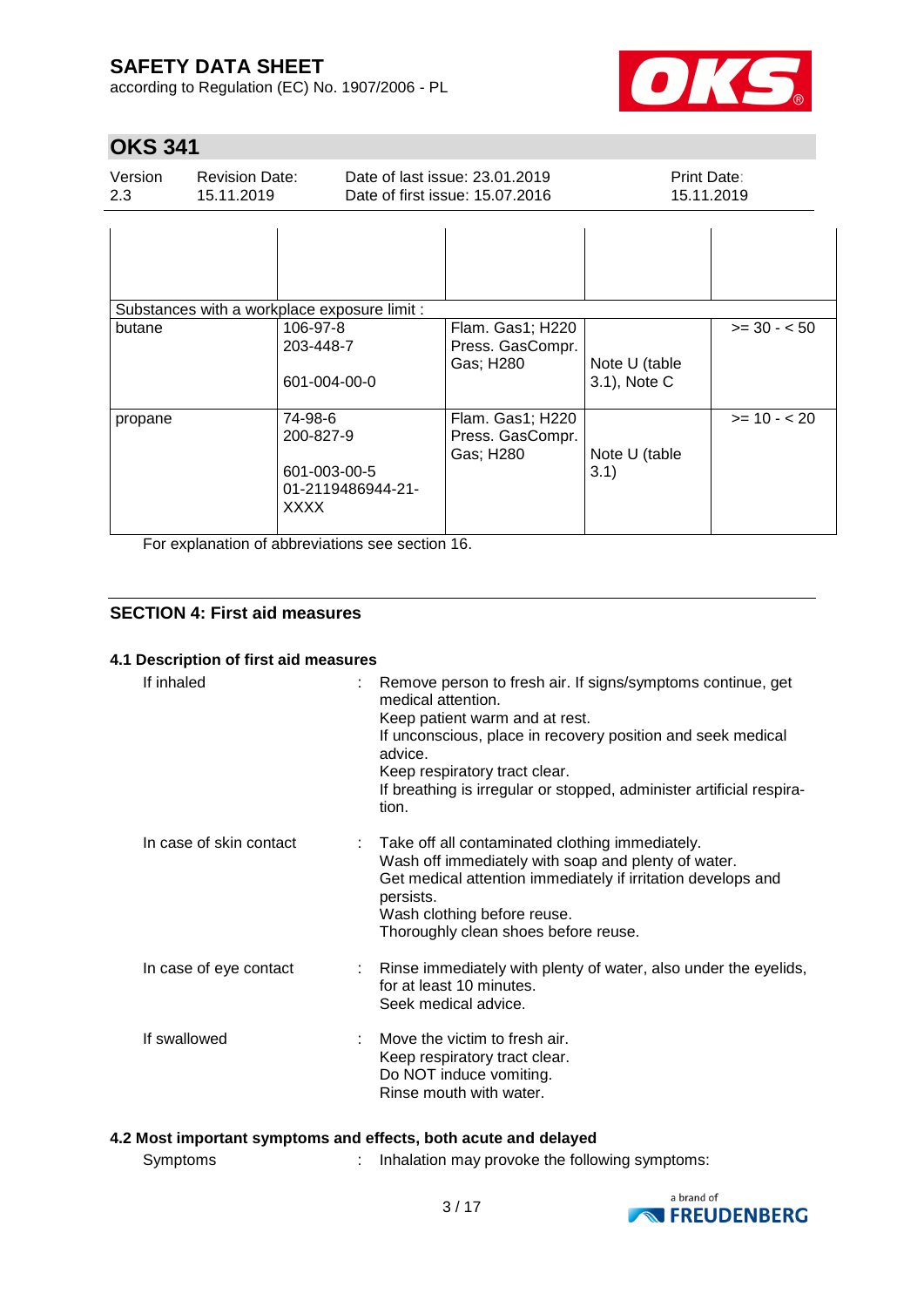according to Regulation (EC) No. 1907/2006 - PL



# **OKS 341**

| Version<br>2.3 |           | <b>Revision Date:</b><br>15.11.2019              | Date of last issue: 23.01.2019<br>Date of first issue: 15.07.2016                                                                                                                                                           | Print Date:<br>15.11.2019 |
|----------------|-----------|--------------------------------------------------|-----------------------------------------------------------------------------------------------------------------------------------------------------------------------------------------------------------------------------|---------------------------|
|                |           |                                                  | Unconsciousness<br><b>Dizziness</b><br><b>Drowsiness</b><br>Headache<br>Nausea<br><b>Tiredness</b>                                                                                                                          |                           |
|                |           |                                                  | 4.3 Indication of any immediate medical attention and special treatment needed                                                                                                                                              |                           |
|                | Treatment |                                                  | Treat symptomatically.                                                                                                                                                                                                      |                           |
|                |           |                                                  |                                                                                                                                                                                                                             |                           |
|                |           | <b>SECTION 5: Firefighting measures</b>          |                                                                                                                                                                                                                             |                           |
|                |           |                                                  |                                                                                                                                                                                                                             |                           |
|                |           | 5.1 Extinguishing media                          |                                                                                                                                                                                                                             |                           |
|                |           | Suitable extinguishing media :                   | ABC powder                                                                                                                                                                                                                  |                           |
|                | media     | Unsuitable extinguishing                         | High volume water jet                                                                                                                                                                                                       |                           |
|                |           |                                                  | 5.2 Special hazards arising from the substance or mixture                                                                                                                                                                   |                           |
|                | fighting  | Specific hazards during fire-                    | Fire may cause evolution of:<br>Carbon oxides                                                                                                                                                                               |                           |
|                |           |                                                  | <b>Fire Hazard</b><br>Do not let product enter drains.<br>Contains gas under pressure; may explode if heated.<br>Beware of vapours accumulating to form explosive concentra-<br>tions. Vapours can accumulate in low areas. |                           |
|                |           | 5.3 Advice for firefighters                      |                                                                                                                                                                                                                             |                           |
|                |           | Special protective equipment<br>for firefighters | In the event of fire, wear self-contained breathing apparatus.<br>Use personal protective equipment. Exposure to decomposi-<br>tion products may be a hazard to health.                                                     |                           |
|                |           | Further information                              | Standard procedure for chemical fires.<br>Collect contaminated fire extinguishing water separately. This<br>must not be discharged into drains.<br>Cool containers/tanks with water spray.                                  |                           |

### **SECTION 6: Accidental release measures**

#### **6.1 Personal precautions, protective equipment and emergency procedures**

| Personal precautions | : Evacuate personnel to safe areas.   |
|----------------------|---------------------------------------|
|                      | Ensure adequate ventilation.          |
|                      | Remove all sources of ignition.       |
|                      | Do not breathe vapours or spray mist. |

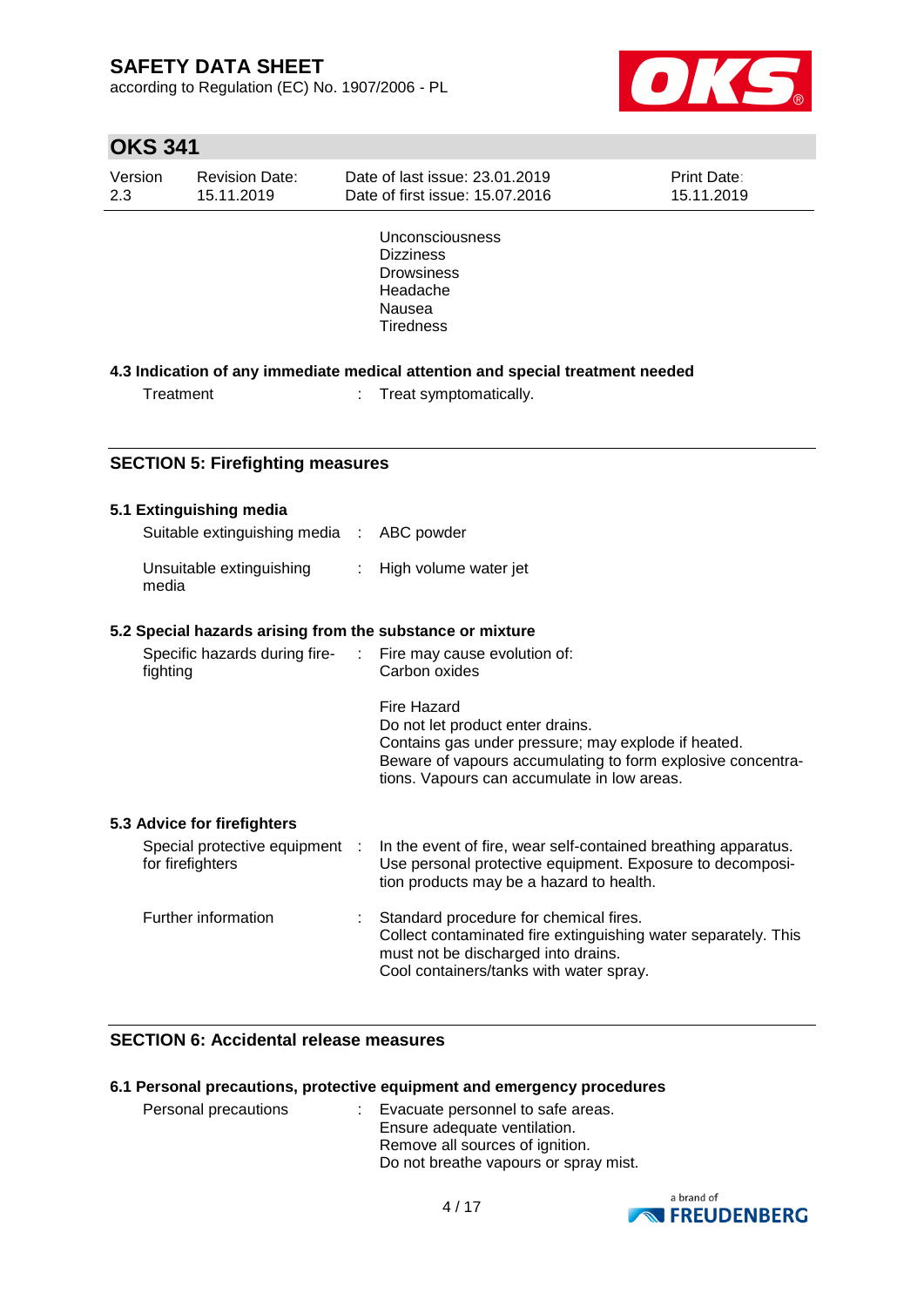according to Regulation (EC) No. 1907/2006 - PL



# **OKS 341**

| Version<br>2.3            | <b>Revision Date:</b><br>15.11.2019  |                                                                                                                                                                                                                        | Date of last issue: 23.01.2019<br>Date of first issue: 15.07.2016                                                                                                                                                                                                                                                                         | <b>Print Date:</b><br>15.11.2019 |
|---------------------------|--------------------------------------|------------------------------------------------------------------------------------------------------------------------------------------------------------------------------------------------------------------------|-------------------------------------------------------------------------------------------------------------------------------------------------------------------------------------------------------------------------------------------------------------------------------------------------------------------------------------------|----------------------------------|
|                           |                                      |                                                                                                                                                                                                                        | Refer to protective measures listed in sections 7 and 8.<br>Only qualified personnel equipped with suitable protective<br>equipment may intervene.                                                                                                                                                                                        |                                  |
|                           | <b>6.2 Environmental precautions</b> |                                                                                                                                                                                                                        |                                                                                                                                                                                                                                                                                                                                           |                                  |
| Environmental precautions |                                      | Try to prevent the material from entering drains or water<br>courses.<br>Prevent further leakage or spillage if safe to do so.<br>Local authorities should be advised if significant spillages<br>cannot be contained. |                                                                                                                                                                                                                                                                                                                                           |                                  |
|                           |                                      |                                                                                                                                                                                                                        | 6.3 Methods and material for containment and cleaning up                                                                                                                                                                                                                                                                                  |                                  |
|                           | Methods for cleaning up              |                                                                                                                                                                                                                        | : Contain spillage, and then collect with non-combustible ab-<br>sorbent material, (e.g. sand, earth, diatomaceous earth, ver-<br>miculite) and place in container for disposal according to local<br>/ national regulations (see section 13).<br>Keep in suitable, closed containers for disposal.<br>Non-sparking tools should be used. |                                  |

### **6.4 Reference to other sections**

For personal protection see section 8.

## **SECTION 7: Handling and storage**

| 7.1 Precautions for safe handling |  |
|-----------------------------------|--|
|-----------------------------------|--|

| Advice on safe handling | : Do not use in areas without adequate ventilation.<br>Do not breathe vapours or spray mist.<br>In case of insufficient ventilation, wear suitable respiratory<br>equipment.<br>Avoid contact with skin and eyes.<br>For personal protection see section 8.<br>Keep away from fire, sparks and heated surfaces.<br>Smoking, eating and drinking should be prohibited in the ap-<br>plication area.<br>Wash hands and face before breaks and immediately after<br>handling the product.<br>Do not get in eyes or mouth or on skin.<br>Do not get on skin or clothing.<br>Do not ingest.<br>Do not use sparking tools.<br>These safety instructions also apply to empty packaging which<br>may still contain product residues.<br>Pressurized container: protect from sunlight and do not ex-<br>pose to temperatures exceeding 50 °C. Do not pierce or burn,<br>even after use. |
|-------------------------|--------------------------------------------------------------------------------------------------------------------------------------------------------------------------------------------------------------------------------------------------------------------------------------------------------------------------------------------------------------------------------------------------------------------------------------------------------------------------------------------------------------------------------------------------------------------------------------------------------------------------------------------------------------------------------------------------------------------------------------------------------------------------------------------------------------------------------------------------------------------------------|
| Hygiene measures        | Wash face, hands and any exposed skin thoroughly after<br>handling.                                                                                                                                                                                                                                                                                                                                                                                                                                                                                                                                                                                                                                                                                                                                                                                                            |

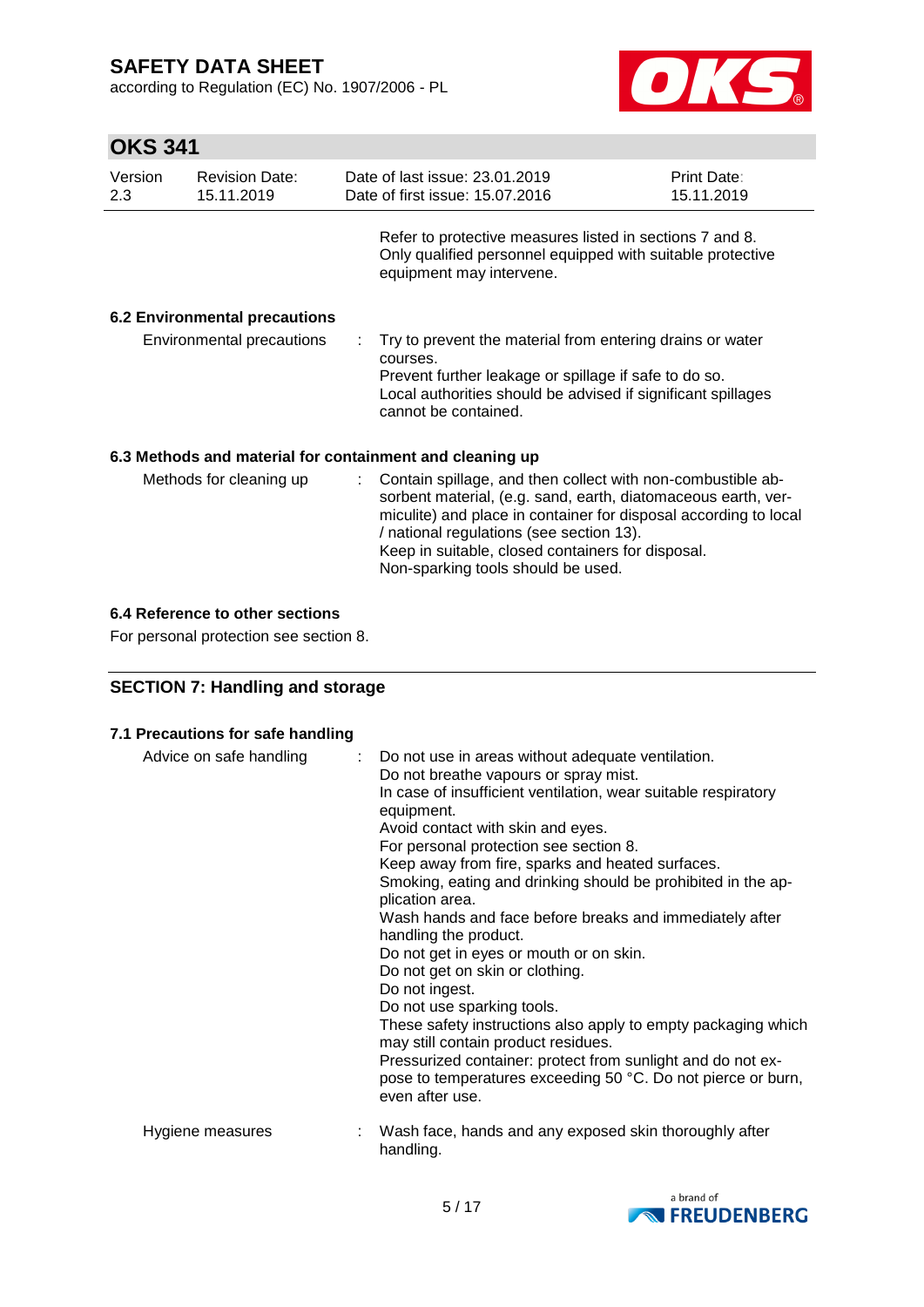according to Regulation (EC) No. 1907/2006 - PL



## **OKS 341**

| Version | Revision Date: | Date of last issue: 23.01.2019  | <b>Print Date:</b> |
|---------|----------------|---------------------------------|--------------------|
| 2.3     | 15.11.2019     | Date of first issue: 15.07.2016 | 15.11.2019         |

#### **7.2 Conditions for safe storage, including any incompatibilities**

| Requirements for storage<br>areas and containers | BEWARE: Aerosol is pressurized. Keep away from direct sun<br>exposure and temperatures over 50 °C. Do not open by force<br>or throw into fire even after use. Do not spray on flames or<br>red-hot objects. Store in accordance with the particular na-<br>tional regulations. |  |
|--------------------------------------------------|--------------------------------------------------------------------------------------------------------------------------------------------------------------------------------------------------------------------------------------------------------------------------------|--|
| 7.3 Specific end use(s)                          |                                                                                                                                                                                                                                                                                |  |
| Specific use(s)                                  | Specific instructions for handling, not required.                                                                                                                                                                                                                              |  |

### **SECTION 8: Exposure controls/personal protection**

#### **8.1 Control parameters**

#### **Occupational Exposure Limits**

| Components | CAS-No.  | Value type (Form<br>of exposure) | Control parameters | <b>Basis</b>             |
|------------|----------|----------------------------------|--------------------|--------------------------|
| butane     | 106-97-8 | <b>NDS</b>                       | 1.900 mg/m3        | PL OEL<br>$(2018-07-07)$ |
|            |          | <b>NDSch</b>                     | $3.000$ mg/m $3$   | PL OEL<br>$(2018-07-07)$ |
| propane    | 74-98-6  | <b>NDS</b>                       | 1.800 mg/m3        | PL OEL<br>$(2018-07-07)$ |

#### **Derived No Effect Level (DNEL) according to Regulation (EC) No. 1907/2006:**

| Substance name                                             | End Use        | Exposure routes   | Potential health ef-<br>fects | Value                 |
|------------------------------------------------------------|----------------|-------------------|-------------------------------|-----------------------|
| Benzene, mono-C10-<br>13-alkyl derivs., distn.<br>residues | <b>Workers</b> | <b>Inhalation</b> | Long-term systemic<br>effects | $3,2 \,\mathrm{mg/m}$ |
|                                                            | Workers        | Skin contact      | Long-term systemic<br>effects | 4,3 mg/kg<br>bw/day   |

#### **Predicted No Effect Concentration (PNEC) according to Regulation (EC) No. 1907/2006:**

| Substance name             | <b>Environmental Compartment</b>          | Value            |
|----------------------------|-------------------------------------------|------------------|
| Benzene, mono-C10-13-alkyl | Fresh water                               | $0,001$ mg/l     |
| derivs., distn. residues   |                                           |                  |
|                            | Intermittent use/release                  | $0,001$ mg/l     |
|                            | Marine water                              | $0 \text{ mg/l}$ |
|                            | Microbiological Activity in Sewage Treat- | $2$ mg/l         |
|                            | ment Systems                              |                  |
|                            | Fresh water sediment                      | 1,65 mg/kg       |
|                            | Marine sediment                           | $0,165$ mg/kg    |
|                            | Soil                                      | $0,329$ mg/kg    |

#### **8.2 Exposure controls**

#### **Engineering measures**

Use only in an area equipped with explosion proof exhaust ventilation.

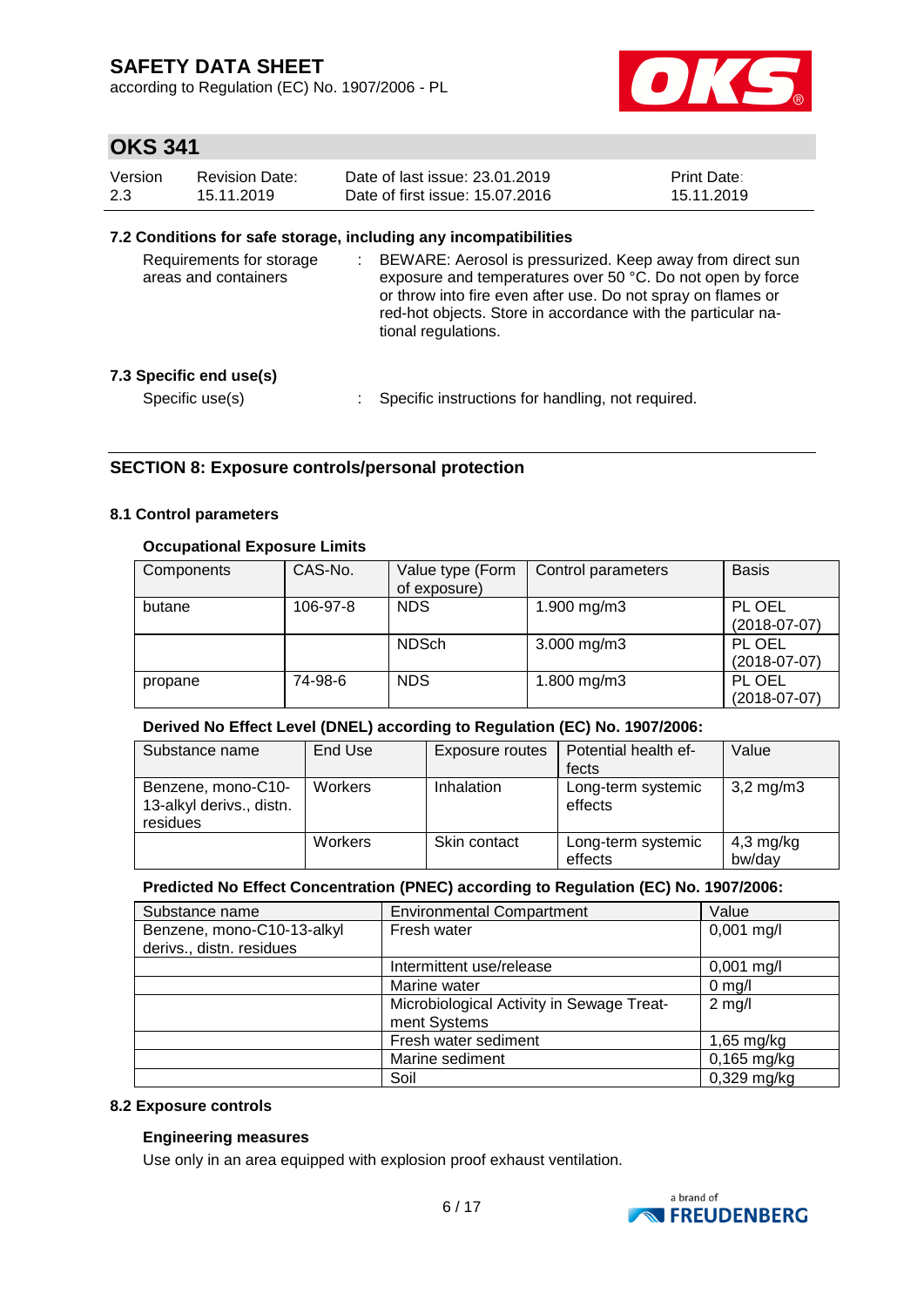according to Regulation (EC) No. 1907/2006 - PL



## **OKS 341**

| Version | <b>Revision Date:</b> | Date of last issue: 23.01.2019  | <b>Print Date:</b> |
|---------|-----------------------|---------------------------------|--------------------|
| 2.3     | 15.11.2019            | Date of first issue: 15.07.2016 | 15.11.2019         |

Handle only in a place equipped with local exhaust (or other appropriate exhaust).

| Personal protective equipment                   |  |                                                                                                                                                                                                                                                                                                                                        |  |  |  |
|-------------------------------------------------|--|----------------------------------------------------------------------------------------------------------------------------------------------------------------------------------------------------------------------------------------------------------------------------------------------------------------------------------------|--|--|--|
| Eye protection                                  |  | Safety glasses with side-shields conforming to EN166                                                                                                                                                                                                                                                                                   |  |  |  |
| Hand protection<br>Material<br>Protective index |  | butyl-rubber<br>Class 1                                                                                                                                                                                                                                                                                                                |  |  |  |
| Remarks                                         |  | Wear protective gloves. The selected protective gloves have<br>to satisfy the specifications of Regulation (EU) 2016/425 and<br>the standard EN 374 derived from it. The break through time<br>depends amongst other things on the material, the thickness<br>and the type of glove and therefore has to be measured for<br>each case. |  |  |  |
| Respiratory protection                          |  | Use respiratory protection unless adequate local exhaust<br>ventilation is provided or exposure assessment demonstrates<br>that exposures are within recommended exposure guidelines.<br>Short term only                                                                                                                               |  |  |  |
| Filter type                                     |  | Filter type A-P                                                                                                                                                                                                                                                                                                                        |  |  |  |
| Protective measures                             |  | The type of protective equipment must be selected according<br>to the concentration and amount of the dangerous substance<br>at the specific workplace.<br>Choose body protection in relation to its type, to the concen-<br>tration and amount of dangerous substances, and to the spe-<br>cific work-place.                          |  |  |  |

## **SECTION 9: Physical and chemical properties**

### **9.1 Information on basic physical and chemical properties**

| Appearance                  |    | aerosol                     |
|-----------------------------|----|-----------------------------|
| Colour                      |    | brown                       |
| Odour                       |    | characteristic              |
| Odour Threshold             | t. | No data available           |
|                             |    |                             |
| рH                          |    | Not applicable              |
| Melting point/range         |    | No data available           |
| Boiling point/boiling range |    | : $<$ -20 °C<br>(1.013 hPa) |

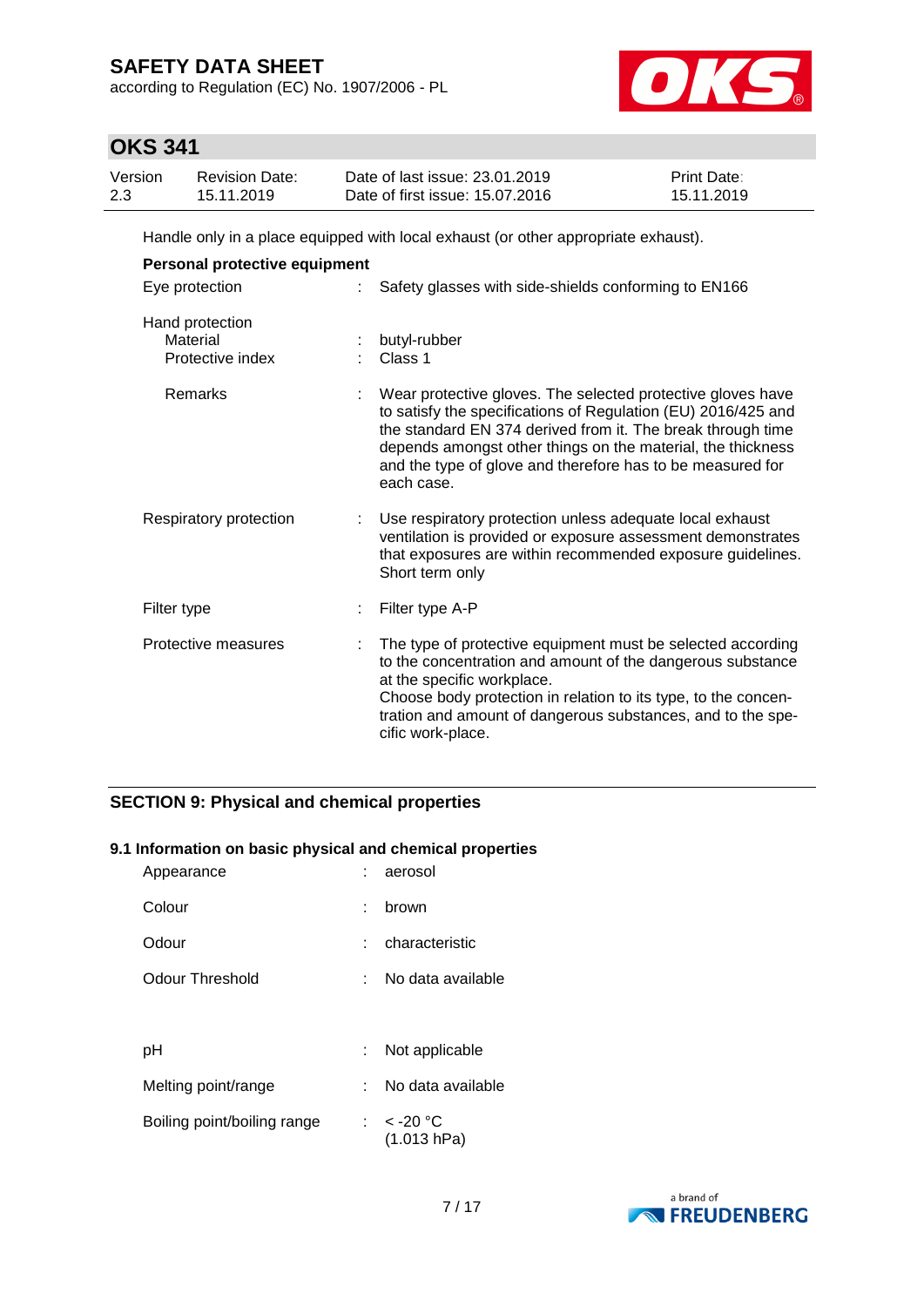according to Regulation (EC) No. 1907/2006 - PL



# **OKS 341**

| Version<br>2.3 |                     | <b>Revision Date:</b><br>15.11.2019                   |                             | Date of last issue: 23.01.2019<br>Date of first issue: 15.07.2016 | Print Date:<br>15.11.2019 |
|----------------|---------------------|-------------------------------------------------------|-----------------------------|-------------------------------------------------------------------|---------------------------|
|                | Flash point         |                                                       |                             | $-20 °C$<br>Method: Abel-Pensky                                   |                           |
|                |                     | Evaporation rate                                      |                             | No data available                                                 |                           |
|                |                     | Flammability (solid, gas)                             |                             | Extremely flammable aerosol.                                      |                           |
|                |                     | Upper explosion limit / Upper<br>flammability limit   | $\mathcal{L}_{\mathcal{A}}$ | 15 %(V)                                                           |                           |
|                |                     | Lower explosion limit / Lower :<br>flammability limit |                             | $3\%$ (V)                                                         |                           |
|                |                     | Vapour pressure                                       |                             | 4.200 hPa (20 °C)                                                 |                           |
|                |                     | Relative vapour density                               |                             | No data available                                                 |                           |
|                | Density             |                                                       |                             | 0,67 g/cm3<br>(20 °C)                                             |                           |
|                | <b>Bulk density</b> |                                                       |                             | No data available                                                 |                           |
|                | Solubility(ies)     | Water solubility                                      |                             | insoluble                                                         |                           |
|                |                     | Solubility in other solvents                          | ÷.                          | No data available                                                 |                           |
|                | octanol/water       | Partition coefficient: n-                             |                             | No data available                                                 |                           |
|                |                     | Auto-ignition temperature                             | ÷.                          | No data available                                                 |                           |
|                |                     | Decomposition temperature                             | ÷.                          | No data available                                                 |                           |
|                | Viscosity           | Viscosity, dynamic                                    |                             | No data available                                                 |                           |
|                |                     | Viscosity, kinematic                                  |                             | No data available                                                 |                           |
|                |                     | <b>Explosive properties</b>                           |                             | Not explosive                                                     |                           |
|                |                     | Oxidizing properties                                  |                             | No data available                                                 |                           |
|                |                     | 9.2 Other information                                 |                             |                                                                   |                           |
|                |                     | Sublimation point                                     |                             | No data available                                                 |                           |
|                |                     | Metal corrosion rate                                  |                             | Not corrosive to metals                                           |                           |
|                | Self-ignition       |                                                       |                             | No data available                                                 |                           |

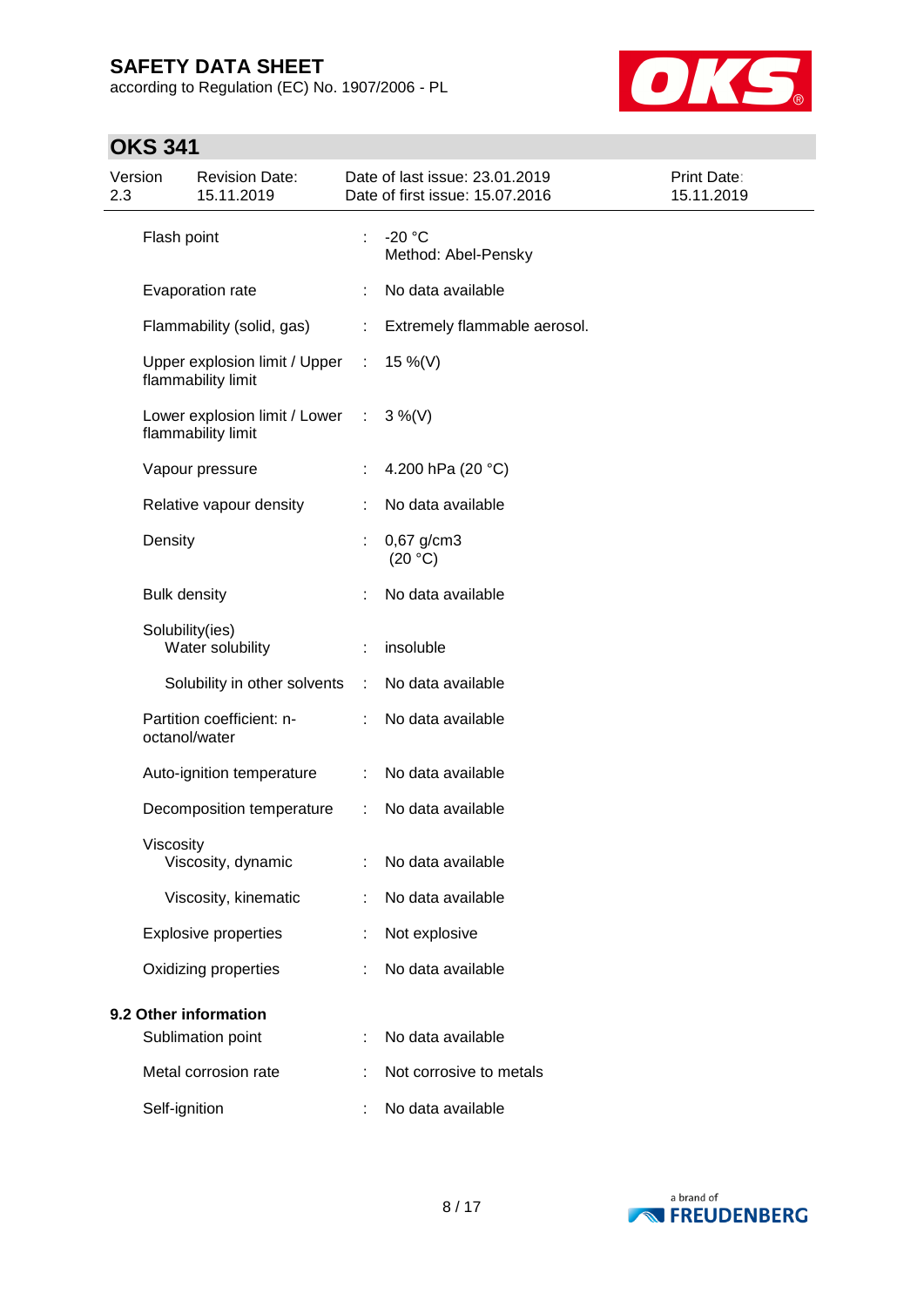according to Regulation (EC) No. 1907/2006 - PL



## **OKS 341**

| Version | Revision Date: | Date of last issue: 23.01.2019  | <b>Print Date:</b> |
|---------|----------------|---------------------------------|--------------------|
| 2.3     | 15.11.2019     | Date of first issue: 15.07.2016 | 15.11.2019         |

### **SECTION 10: Stability and reactivity**

#### **10.1 Reactivity**

No hazards to be specially mentioned.

#### **10.2 Chemical stability**

Stable under normal conditions.

#### **10.3 Possibility of hazardous reactions**

Hazardous reactions : No dangerous reaction known under conditions of normal use.

### **10.4 Conditions to avoid**

Conditions to avoid : Heat, flames and sparks.

### **10.5 Incompatible materials**

Materials to avoid : Oxidizing agents

### **10.6 Hazardous decomposition products**

No decomposition if stored and applied as directed.

### **SECTION 11: Toxicological information**

### **11.1 Information on toxicological effects**

| <b>Acute toxicity</b>            |                                                                                   |
|----------------------------------|-----------------------------------------------------------------------------------|
| <b>Product:</b>                  |                                                                                   |
| Acute oral toxicity              | $\therefore$ Remarks: This information is not available.                          |
| Acute inhalation toxicity        | Symptoms: Inhalation may provoke the following symptoms:,<br>Respiratory disorder |
| Acute dermal toxicity            | : Remarks: This information is not available.                                     |
| <b>Components:</b>               |                                                                                   |
| butane:                          |                                                                                   |
| Acute inhalation toxicity<br>÷.  | LC50 (Rat): 658 mg/l<br>Exposure time: 4 h<br>Test atmosphere: gas                |
| <b>Skin corrosion/irritation</b> |                                                                                   |
| <u>Product:</u><br>Remarks       | This information is not available.                                                |

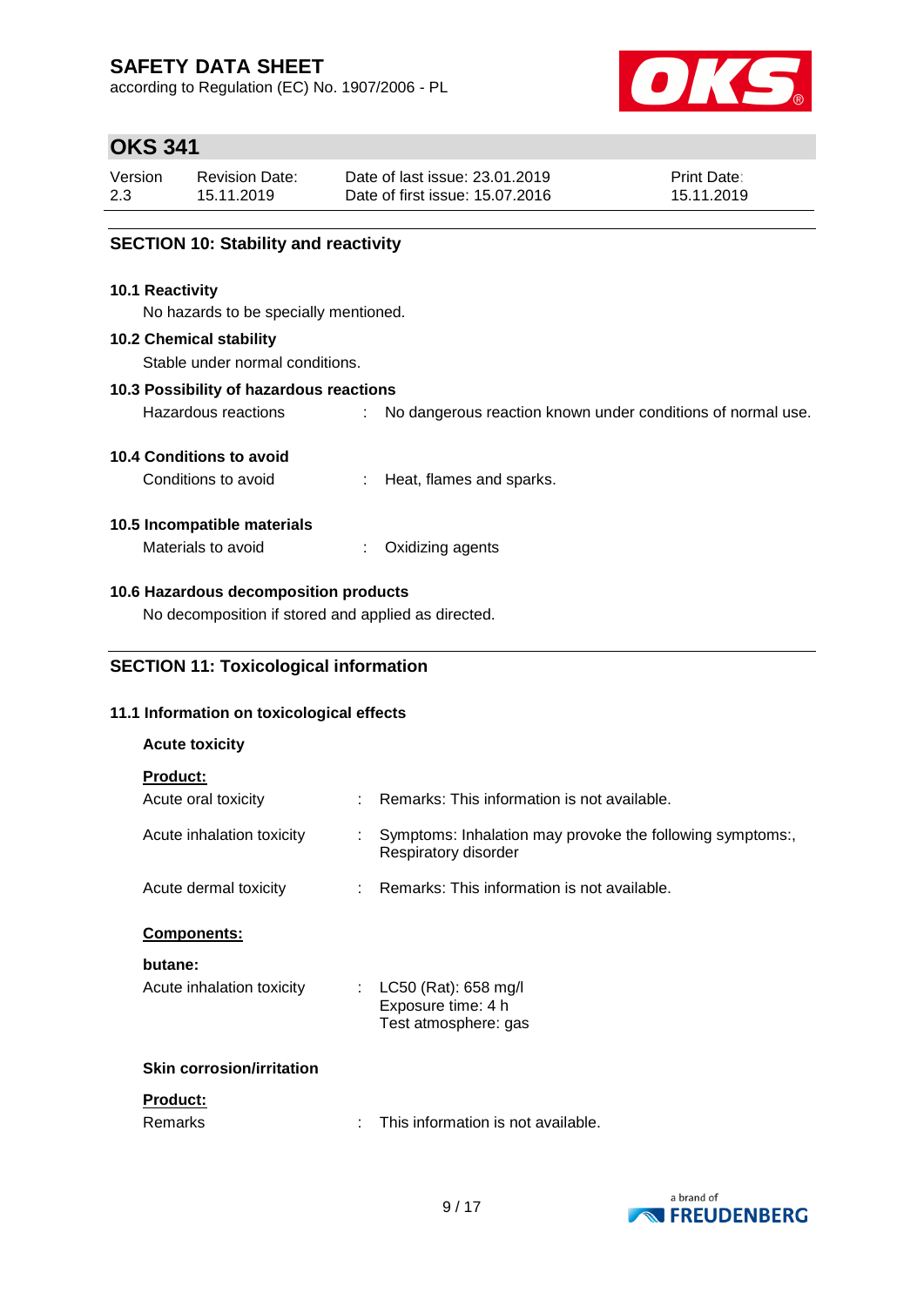according to Regulation (EC) No. 1907/2006 - PL



# **OKS 341**

| Version<br>2.3 | <b>Revision Date:</b><br>15.11.2019            |    | Date of last issue: 23.01.2019<br>Date of first issue: 15.07.2016 | <b>Print Date:</b><br>15.11.2019 |
|----------------|------------------------------------------------|----|-------------------------------------------------------------------|----------------------------------|
|                | Serious eye damage/eye irritation              |    |                                                                   |                                  |
|                | Product:                                       |    |                                                                   |                                  |
| Result         |                                                |    | Eye irritation                                                    |                                  |
|                | Remarks                                        |    | Irritating to eyes.                                               |                                  |
|                | Respiratory or skin sensitisation              |    |                                                                   |                                  |
|                | Product:                                       |    |                                                                   |                                  |
|                | Remarks                                        | ÷. | This information is not available.                                |                                  |
|                | <b>Components:</b>                             |    |                                                                   |                                  |
|                | Sulfonic acids, petroleum, calcium salts:      |    |                                                                   |                                  |
|                | Assessment                                     |    | The product is a skin sensitiser, sub-category 1B.                |                                  |
|                | Germ cell mutagenicity                         |    |                                                                   |                                  |
|                | <b>Product:</b>                                |    |                                                                   |                                  |
|                | Genotoxicity in vitro                          |    | : Remarks: No data available                                      |                                  |
|                | Genotoxicity in vivo                           |    | : Remarks: No data available                                      |                                  |
|                | Carcinogenicity                                |    |                                                                   |                                  |
|                | Product:                                       |    |                                                                   |                                  |
|                | Remarks                                        | ÷  | No data available                                                 |                                  |
|                | <b>Reproductive toxicity</b>                   |    |                                                                   |                                  |
|                | Product:                                       |    |                                                                   |                                  |
|                | Effects on fertility                           |    | Remarks: No data available                                        |                                  |
| ment           | Effects on foetal develop-                     | ÷. | Remarks: No data available                                        |                                  |
|                | <b>Repeated dose toxicity</b>                  |    |                                                                   |                                  |
|                | Product:                                       |    |                                                                   |                                  |
|                | Remarks                                        | ÷. | This information is not available.                                |                                  |
|                | <b>Aspiration toxicity</b>                     |    |                                                                   |                                  |
|                | Product:<br>This information is not available. |    |                                                                   |                                  |

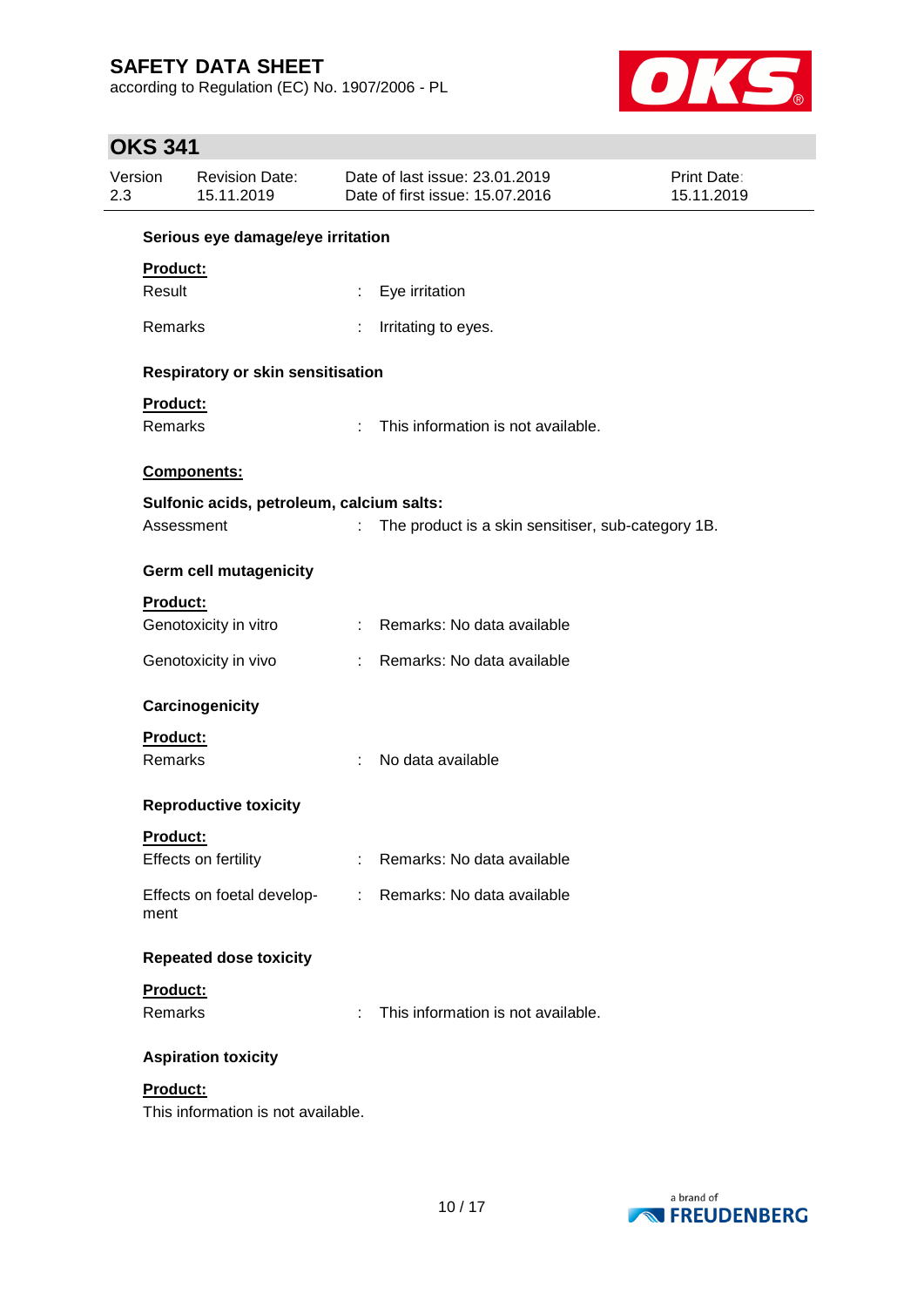according to Regulation (EC) No. 1907/2006 - PL



## **OKS 341**

| Version | <b>Revision Date:</b> | Date of last issue: 23.01.2019  | <b>Print Date:</b> |
|---------|-----------------------|---------------------------------|--------------------|
| 2.3     | 15.11.2019            | Date of first issue: 15.07.2016 | 15.11.2019         |
|         |                       |                                 |                    |

### **Further information**

### **Product:**

Remarks : Information given is based on data on the components and the toxicology of similar products.

### **SECTION 12: Ecological information**

#### **12.1 Toxicity**

| <b>Product:</b>                                        |    |                              |
|--------------------------------------------------------|----|------------------------------|
| Toxicity to fish                                       | ۰. | Remarks: No data available   |
| Toxicity to daphnia and other<br>aquatic invertebrates |    | : Remarks: No data available |
| Toxicity to algae/aquatic<br>plants                    |    | Remarks: No data available   |
| Toxicity to microorganisms                             | ÷  | Remarks: No data available   |

### **12.2 Persistence and degradability**

#### **Product:**

| Biodegradability                                                | Remarks: No data available |
|-----------------------------------------------------------------|----------------------------|
| Physico-chemical removabil- : Remarks: No data available<br>itv |                            |

#### **12.3 Bioaccumulative potential**

### **Product:**

| <b>Bioaccumulation</b>                     | Remarks: This mixture contains no substance considered to<br>be persistent, bioaccumulating and toxic (PBT).<br>This mixture contains no substance considered to be very<br>persistent and very bioaccumulating (vPvB). |
|--------------------------------------------|-------------------------------------------------------------------------------------------------------------------------------------------------------------------------------------------------------------------------|
| <b>Components:</b>                         |                                                                                                                                                                                                                         |
| butane:                                    |                                                                                                                                                                                                                         |
| Partition coefficient: n-<br>octanol/water | log Pow: 2.89<br>Method: OECD Test Guideline 107                                                                                                                                                                        |
| propane:                                   |                                                                                                                                                                                                                         |
| Partition coefficient: n-<br>octanol/water | log Pow: 2,36                                                                                                                                                                                                           |

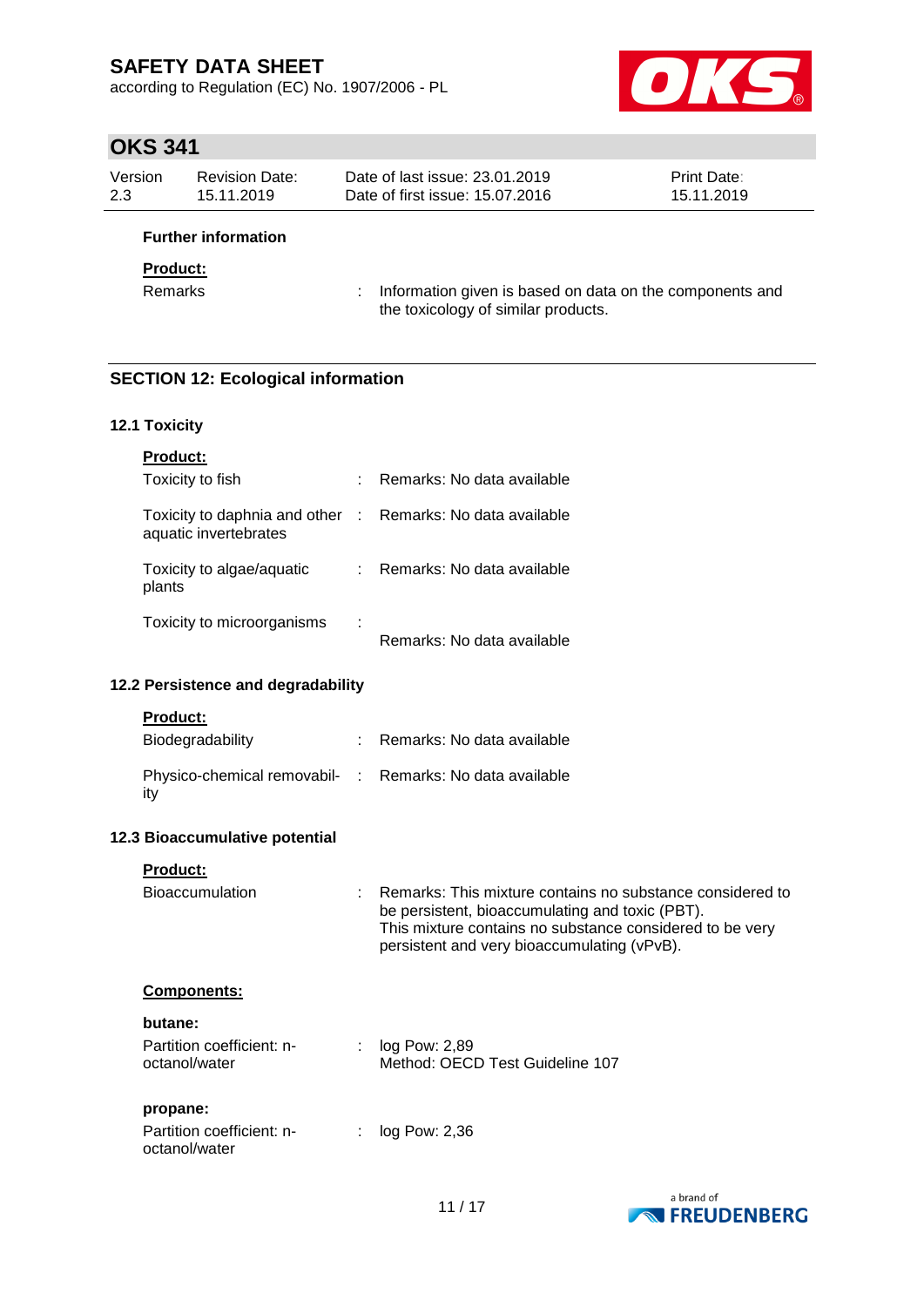according to Regulation (EC) No. 1907/2006 - PL



# **OKS 341**

| Version<br>Date of last issue: 23.01.2019<br>Revision Date:<br><b>Print Date:</b><br>2.3<br>Date of first issue: 15.07.2016<br>15.11.2019<br>15.11.2019 |  |
|---------------------------------------------------------------------------------------------------------------------------------------------------------|--|
|---------------------------------------------------------------------------------------------------------------------------------------------------------|--|

### **12.4 Mobility in soil**

| <b>Product:</b>                                    |                              |
|----------------------------------------------------|------------------------------|
| Mobility                                           | Remarks: No data available   |
| Distribution among environ-<br>mental compartments | : Remarks: No data available |

### **12.5 Results of PBT and vPvB assessment**

| Assessment                 | : This substance/mixture contains no components considered<br>to be either persistent, bioaccumulative and toxic (PBT), or<br>very persistent and very bioaccumulative (vPvB) at levels of<br>$0.1\%$ or higher |
|----------------------------|-----------------------------------------------------------------------------------------------------------------------------------------------------------------------------------------------------------------|
| 12.6 Other adverse effects |                                                                                                                                                                                                                 |

#### **Product:**

| mation | Additional ecological infor- |  | : No information on ecology is available. |
|--------|------------------------------|--|-------------------------------------------|
|--------|------------------------------|--|-------------------------------------------|

### **SECTION 13: Disposal considerations**

| 13.1 Waste treatment methods |   |                                                                                                                                                                                                                     |
|------------------------------|---|---------------------------------------------------------------------------------------------------------------------------------------------------------------------------------------------------------------------|
| Product                      | ÷ | Do not dispose of with domestic refuse.<br>Dispose of as hazardous waste in compliance with local and<br>national regulations.                                                                                      |
|                              |   | Waste codes should be assigned by the user based on the<br>application for which the product was used.                                                                                                              |
| Contaminated packaging       |   | Packaging that is not properly emptied must be disposed of as<br>the unused product.<br>Offer empty spray cans to an established disposal company.<br>Pressurized container: Do not pierce or burn, even after use. |
|                              |   | The following Waste Codes are only suggestions:                                                                                                                                                                     |

## **SECTION 14: Transport information**

### **14.1 UN number**

| ADR  | $\therefore$ UN 1950 |
|------|----------------------|
| IMDG | $\therefore$ UN 1950 |
| IATA | $\therefore$ UN 1950 |

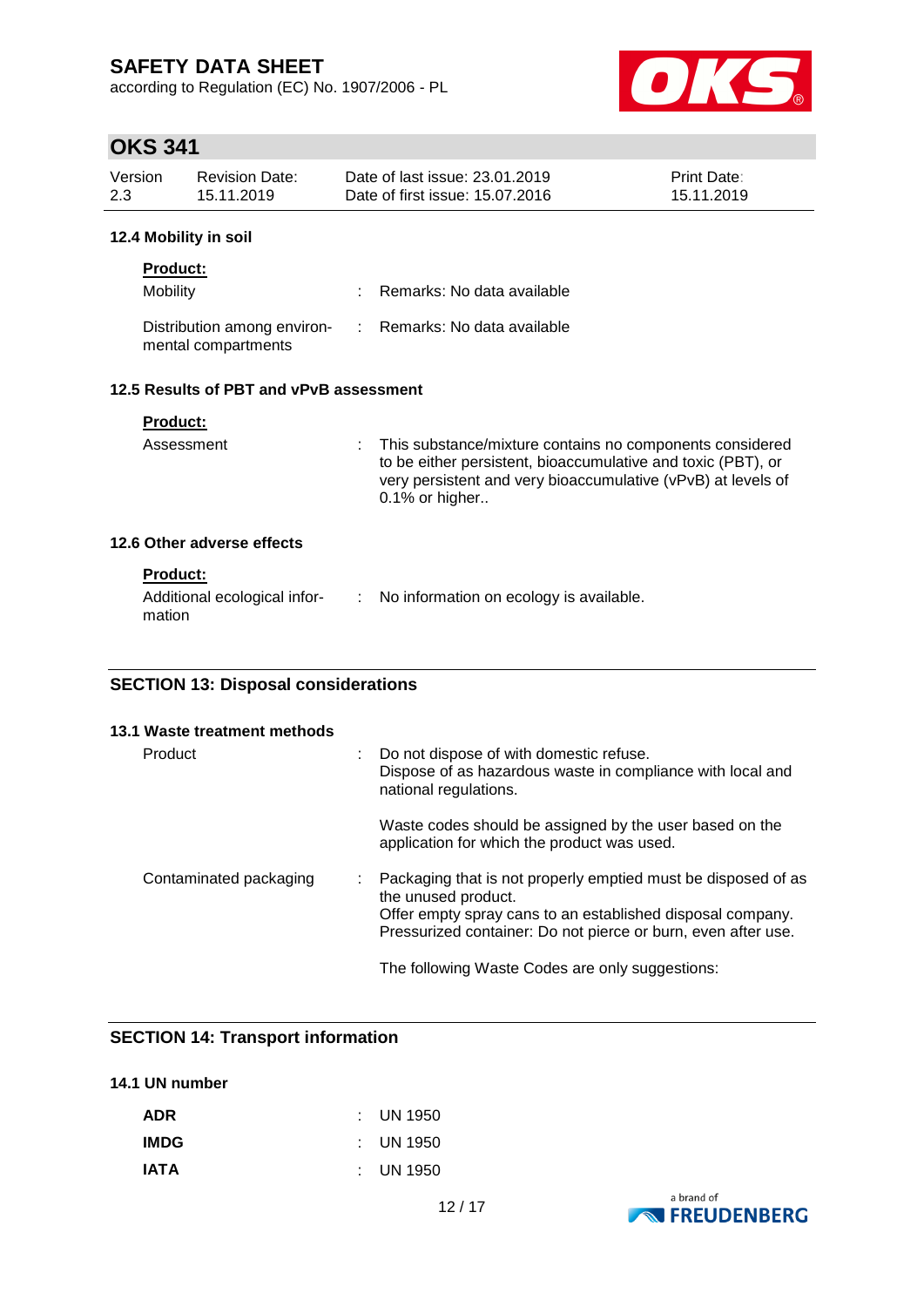according to Regulation (EC) No. 1907/2006 - PL



# **OKS 341**

| Version<br>2.3        | <b>Revision Date:</b><br>15.11.2019                                                                                   | Date of last issue: 23.01.2019<br>Date of first issue: 15.07.2016           | Print Date:<br>15.11.2019 |  |
|-----------------------|-----------------------------------------------------------------------------------------------------------------------|-----------------------------------------------------------------------------|---------------------------|--|
|                       | 14.2 UN proper shipping name                                                                                          |                                                                             |                           |  |
| <b>ADR</b>            |                                                                                                                       | <b>AEROSOLS</b>                                                             |                           |  |
| <b>IMDG</b>           |                                                                                                                       | <b>AEROSOLS</b>                                                             |                           |  |
| <b>IATA</b>           |                                                                                                                       | Aerosols, flammable                                                         |                           |  |
|                       | 14.3 Transport hazard class(es)                                                                                       |                                                                             |                           |  |
| <b>ADR</b>            |                                                                                                                       | $\overline{2}$                                                              |                           |  |
| <b>IMDG</b>           |                                                                                                                       | 2.1                                                                         |                           |  |
| <b>IATA</b>           |                                                                                                                       | 2.1<br>٠.                                                                   |                           |  |
|                       | 14.4 Packing group                                                                                                    |                                                                             |                           |  |
| <b>ADR</b><br>Labels  | Packing group<br><b>Classification Code</b><br>Tunnel restriction code                                                | Not assigned by regulation<br>5F<br>2.1<br>(D)                              |                           |  |
| <b>IMDG</b><br>Labels | Packing group<br>EmS Code                                                                                             | Not assigned by regulation<br>2.1<br>$F-D, S-U$                             |                           |  |
| aircraft)<br>Labels   | <b>IATA (Cargo)</b><br>Packing instruction (cargo<br>Packing instruction (LQ)<br>Packing group                        | 203<br>Y203<br>Not assigned by regulation<br>Division 2.1 - Flammable gases |                           |  |
| Labels                | <b>IATA (Passenger)</b><br>Packing instruction (passen-<br>ger aircraft)<br>Packing instruction (LQ)<br>Packing group | 203<br>Y203<br>Not assigned by regulation<br>Division 2.1 - Flammable gases |                           |  |
|                       | <b>14.5 Environmental hazards</b>                                                                                     |                                                                             |                           |  |
| <b>ADR</b>            | Environmentally hazardous                                                                                             | no                                                                          |                           |  |
| <b>IMDG</b>           | Marine pollutant                                                                                                      | no                                                                          |                           |  |
|                       | <b>IATA (Passenger)</b><br>Environmentally hazardous                                                                  | no                                                                          |                           |  |
|                       | <b>IATA (Cargo)</b><br>Environmentally hazardous                                                                      | no                                                                          |                           |  |
|                       | 14.6 Special precautions for user                                                                                     |                                                                             |                           |  |

The transport classification(s) provided herein are for informational purposes only, and solely based upon the properties of the unpackaged material as it is described within this Safety Data

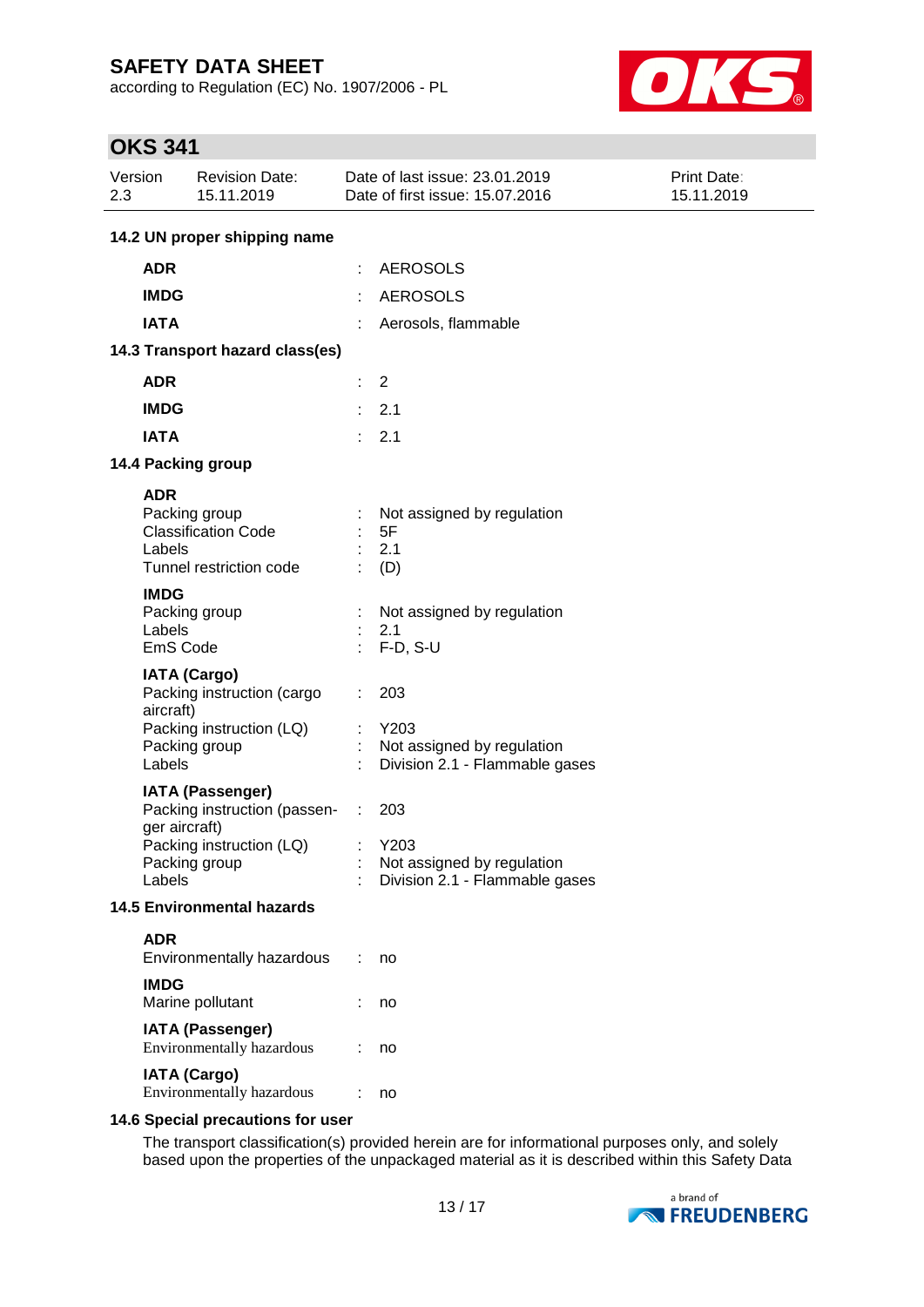according to Regulation (EC) No. 1907/2006 - PL



## **OKS 341**

| Version | Revision Date: | Date of last issue: 23.01.2019  | <b>Print Date:</b> |
|---------|----------------|---------------------------------|--------------------|
| 2.3     | 15.11.2019     | Date of first issue: 15.07.2016 | 15.11.2019         |

Sheet. Transportation classifications may vary by mode of transportation, package sizes, and variations in regional or country regulations.

### **14.7 Transport in bulk according to Annex II of Marpol and the IBC Code**

Remarks : Not applicable for product as supplied.

### **SECTION 15: Regulatory information**

#### **15.1 Safety, health and environmental regulations/legislation specific for the substance or mixture**

| REACH - Candidate List of Substances of Very High<br>Concern for Authorisation (Article 59).                                                         | ÷. | This product does not contain sub-<br>stances of very high concern (Regu-<br>lation (EC) No 1907/2006 (REACH),<br>Article 57). |
|------------------------------------------------------------------------------------------------------------------------------------------------------|----|--------------------------------------------------------------------------------------------------------------------------------|
| REACH - List of substances subject to authorisation<br>(Annex XIV)                                                                                   |    | Not applicable                                                                                                                 |
| Regulation (EC) No 1005/2009 on substances that de-<br>plete the ozone layer                                                                         | ÷. | Not applicable                                                                                                                 |
| Regulation (EC) No 850/2004 on persistent organic pol-<br>lutants                                                                                    | ÷. | Not applicable                                                                                                                 |
| Regulation (EC) No 649/2012 of the European Parlia-<br>ment and the Council concerning the export and import<br>of dangerous chemicals               | ÷. | Not applicable                                                                                                                 |
| REACH - Restrictions on the manufacture, placing on<br>the market and use of certain dangerous substances,<br>preparations and articles (Annex XVII) |    | Not applicable                                                                                                                 |
| P <sub>2</sub>                                                                                                                                       |    |                                                                                                                                |

Seveso III: Directive 2012/18/EU of the European Parliament and of the Council on the control of major-accident hazards involving dangerous substances. P3a **FLAMMABLE AEROSOLS** 

| 18                         | Liquefied extremely flam-<br>mable gases (including<br>LPG) and natural gas                                                                                            |
|----------------------------|------------------------------------------------------------------------------------------------------------------------------------------------------------------------|
| Volatile organic compounds | Directive 2010/75/EU of 24 November 2010 on industrial<br>emissions (integrated pollution prevention and control)<br>Volatile organic compounds (VOC) content: 54,92 % |

### **Other regulations:**

Take note of Directive 94/33/EC on the protection of young people at work or stricter national regulations, where applicable.

Act of 25 February 2011 on the Chemical Substances and Their Mixtures (consolidated text Dz. U. 2015, item 1203).

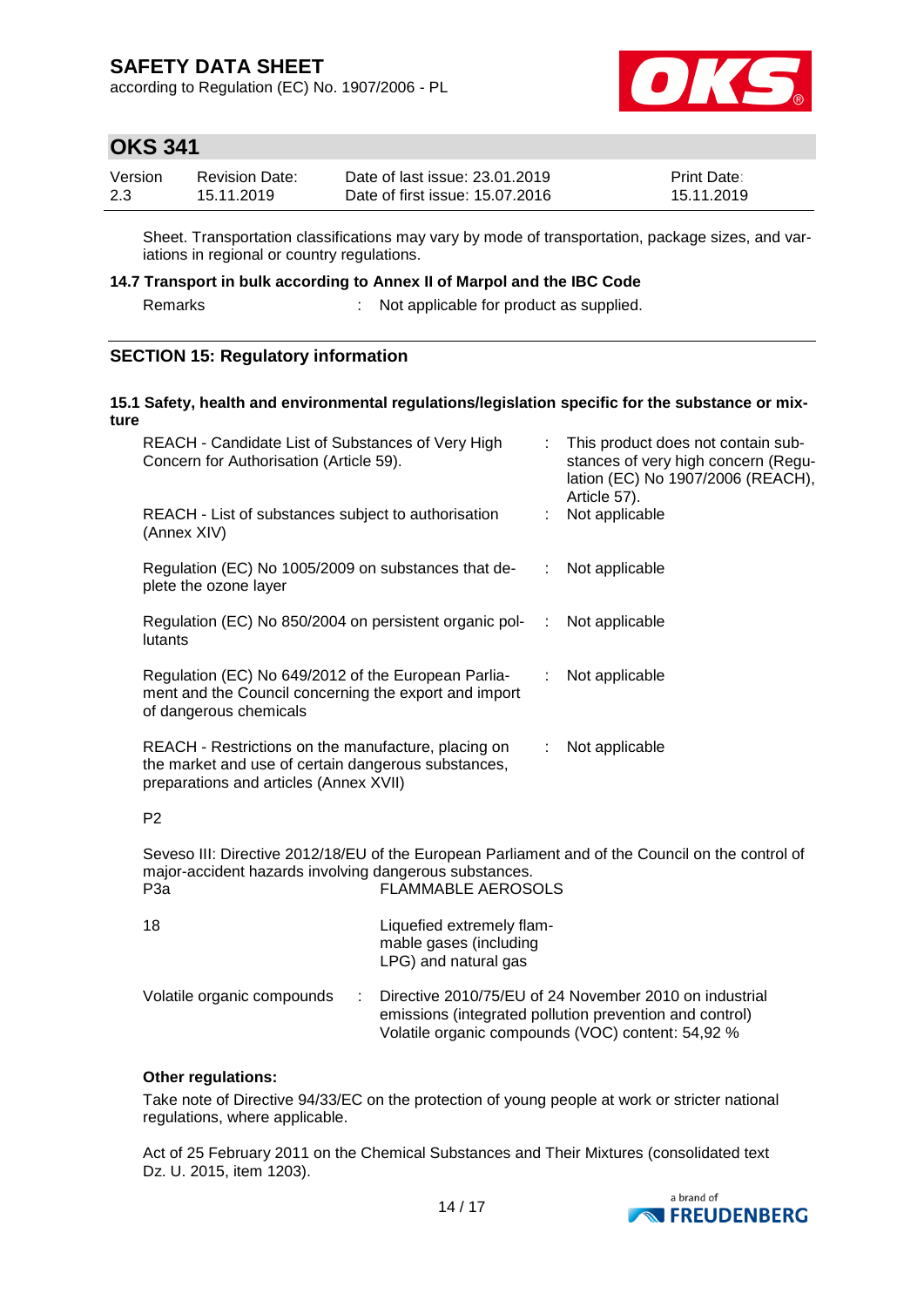according to Regulation (EC) No. 1907/2006 - PL



## **OKS 341**

| Version | Revision Date: | Date of last issue: 23.01.2019  | <b>Print Date:</b> |
|---------|----------------|---------------------------------|--------------------|
| 2.3     | 15.11.2019     | Date of first issue: 15.07.2016 | 15.11.2019         |

Regulation (EC) No 1272/2008 of the European Parliament and of the Council of 16 December 2008 on classification, labelling and packaging of substances and mixtures, amending and repealing Directives 67/548/EEC and 1999/45/EC, and amending Regulation (EC) No 1907/2006 (Official Journal of the European Union L 353 from 31.12.2008) with further adaptation to technical progress (ATP 1-7).

Regulation (EC) No 1907/2006 of the European Parliament and of the Council of 18 December 2006 concerning the Registration, Evaluation, Authorisation and Restriction of Chemicals (REACH), establishing a European Chemicals Agency, amending Directive 1999/45/EC and repealing Council Regulation (EEC) No 793/93 and Commission Regulation (EC) No 1488/94 as well as Council Directive 76/769/EEC and Commission Directives 91/155/EEC, 93/67/EEC, 93/105/EC and 2000/21/EC (Official Journal of the European Union L 396 from 30.12.2006, as amended).

Commission Regulation (EU) 2015/830 of 28 May 2015 amending Regulation (EC) No 1907/2006 of the European Parliament and of the Council on the Registration, Evaluation, Authorisation and Restriction of Chemicals (REACH)

Ordinance of the Minister of Health of 10 August 2012 concerning the criteria and procedure of classification of chemical substances and their mixtures (consolidated text Dz. U. of 2015., pos. 208).

Ordinance of the Minister of Economy, Labour and Social Policy of 21st December 2005 concerning the basic requirements for personal protective equipment (Dz. U. Nr. 259, item 2173). Ordinance of the Minister of Labour and Social Policy of 12 June 2018 concerning the highest allowable concentrations and levels of the agents harmful for health in the workplace (OJ 2018 pos 1286)

Ordinance of the Minister of Health of 2nd February 2011 concerning tests and measurement of agents harmful for health in the workplace (Dz. U. Nr. 33, item 166).

Ordinance of the Minister of Health of 30th December 2004 on the health and safety of workers related to chemical agents at work (Dz. U. from 2005, Nr. 11, item 86, as amended).

Act of 14 December 2012. on Waste (Journal of Laws of 2013. pos. 21, as amended). Act of 13 June 2013. On packaging and packaging waste Journal. U. of 2013. Item. 888, as amended).

Ordinance of the Minister of Environment of 9th December 2014 on Waste Catalog (Dz. U. 2014 item 1923).

Ordinance of the Minister of Environment on the requirements for carrying out the process of thermal treatment of waste and how to deal with waste produced in the process. (Dz. U. of 2016., Pos. 108)

Act of 19 August 2011 on transport of dangerous goods (Dz. U. Nr. 227, item 1367, as amended).

Government Statement of 26 July 2005 on enforcing of changes Annexes A and B of European Agreement concerning international transport of dangerous goods by road (ADR) (Dz. U. Nr. 178, item 1481, as amended).

Ordinance of the Minister of Health of 20th April 2012 concerning labeling of containers of dangerous substances and dangerous mixtures and some mixtures ((consolidated text) Dz. U. z 2015 nr. 0 poz. 450).

Ordinance of the Minister of Health of 11th June 2012 concerning categories of dangerous substances and dangerous mixtures for which containers must be fitted with child-resistant fastenings and a tactile warning of danger (Dz. U. from 2012, item 688 as amended).

#### **15.2 Chemical safety assessment**

This information is not available.

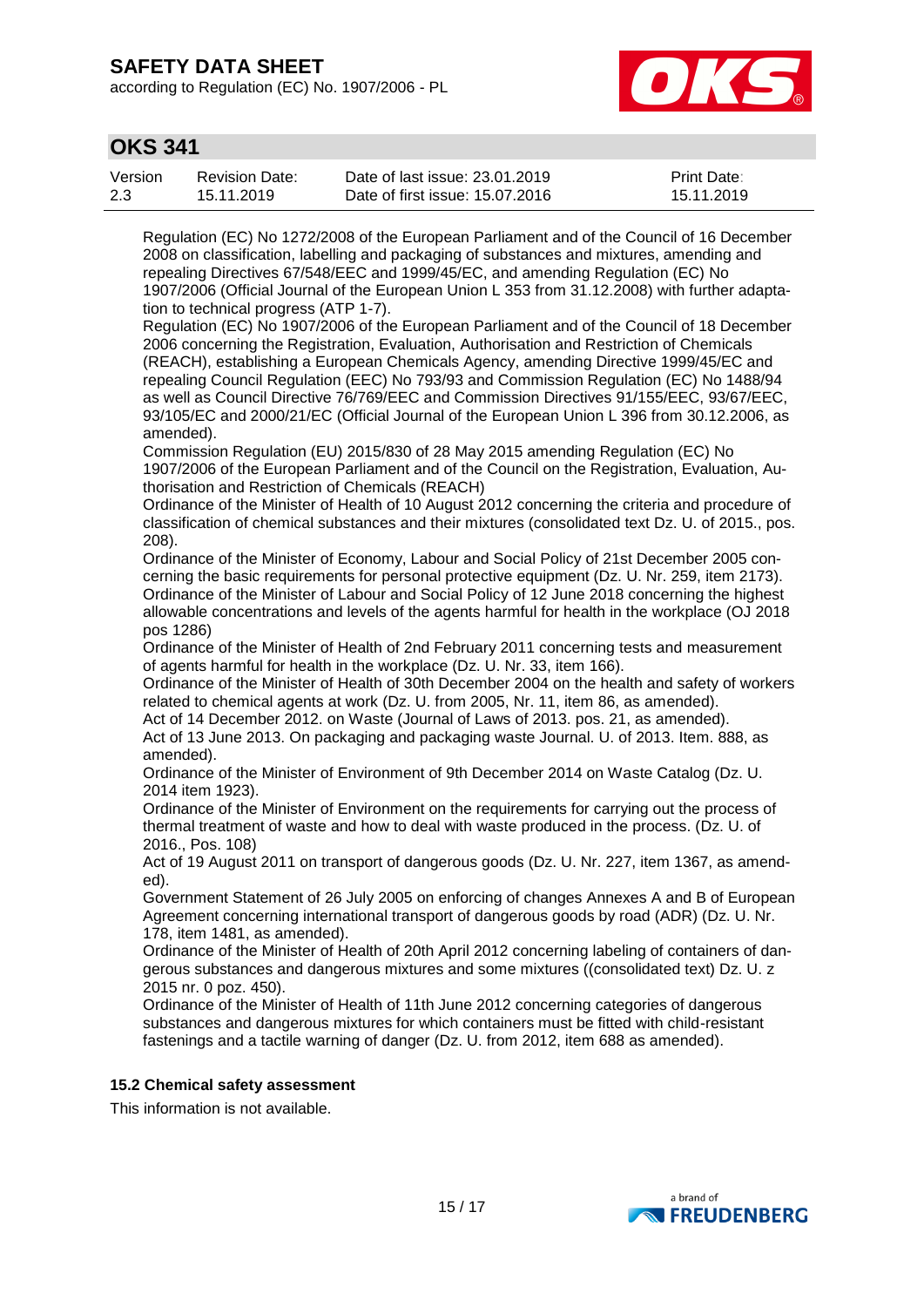according to Regulation (EC) No. 1907/2006 - PL



## **OKS 341**

| Version | <b>Revision Date:</b> | Date of last issue: 23.01.2019  | <b>Print Date:</b> |
|---------|-----------------------|---------------------------------|--------------------|
| 2.3     | 15.11.2019            | Date of first issue: 15.07.2016 | 15.11.2019         |

### **SECTION 16: Other information**

| <b>Full text of H-Statements</b>             |  |                                                                                                                                                                                                                                                                                                                                                                                                                                                                                                                                                          |  |  |
|----------------------------------------------|--|----------------------------------------------------------------------------------------------------------------------------------------------------------------------------------------------------------------------------------------------------------------------------------------------------------------------------------------------------------------------------------------------------------------------------------------------------------------------------------------------------------------------------------------------------------|--|--|
| H <sub>220</sub><br>H <sub>280</sub><br>H317 |  | Extremely flammable gas.<br>Contains gas under pressure; may explode if heated.<br>May cause an allergic skin reaction.                                                                                                                                                                                                                                                                                                                                                                                                                                  |  |  |
| <b>Full text of other abbreviations</b>      |  |                                                                                                                                                                                                                                                                                                                                                                                                                                                                                                                                                          |  |  |
|                                              |  |                                                                                                                                                                                                                                                                                                                                                                                                                                                                                                                                                          |  |  |
| Note C                                       |  | Some organic substances may be marketed either in a specif-<br>ic isomeric form or as a mixture of several isomers. In this<br>case the supplier must state on the label whether the sub-<br>stance is a specific isomer or a mixture of isomers.                                                                                                                                                                                                                                                                                                        |  |  |
| Note U (table 3.1)                           |  | When put on the market gases have to be classified as "Gas-<br>es under pressure", in one of the groups compressed gas,<br>liquefied gas, refrigerated liquefied gas or dissolved gas. The<br>group depends on the physical state in which the gas is pack-<br>aged and therefore has to be assigned case by case. The<br>following codes are assigned: Press. Gas (Comp.) Press. Gas<br>(Liq.) Press. Gas (Ref. Liq.) Press. Gas (Diss.) Aerosols shall<br>not be classified as gases under pressure (See Annex I, Part<br>2, Section 2.3.2.1, Note 2). |  |  |
| PL OEL                                       |  | Poland. Occupational exposure limits for airborne toxic sub-<br>stances                                                                                                                                                                                                                                                                                                                                                                                                                                                                                  |  |  |
| PL OEL / NDS                                 |  | <b>Maximal Admissible Concentration</b>                                                                                                                                                                                                                                                                                                                                                                                                                                                                                                                  |  |  |
| PL OEL / NDSch                               |  | <b>Maximal Admissible Temporary Concentration</b>                                                                                                                                                                                                                                                                                                                                                                                                                                                                                                        |  |  |

ADN - European Agreement concerning the International Carriage of Dangerous Goods by Inland Waterways; ADR - European Agreement concerning the International Carriage of Dangerous Goods by Road; AICS - Australian Inventory of Chemical Substances; ASTM - American Society for the Testing of Materials; bw - Body weight; CLP - Classification Labelling Packaging Regulation; Regulation (EC) No 1272/2008; CMR - Carcinogen, Mutagen or Reproductive Toxicant; DIN - Standard of the German Institute for Standardisation; DSL - Domestic Substances List (Canada); ECHA - European Chemicals Agency; EC-Number - European Community number; ECx - Concentration associated with x% response; ELx - Loading rate associated with x% response; EmS - Emergency Schedule; ENCS - Existing and New Chemical Substances (Japan); ErCx - Concentration associated with x% growth rate response; GHS - Globally Harmonized System; GLP - Good Laboratory Practice; IARC - International Agency for Research on Cancer; IATA - International Air Transport Association; IBC - International Code for the Construction and Equipment of Ships carrying Dangerous Chemicals in Bulk; IC50 - Half maximal inhibitory concentration; ICAO - International Civil Aviation Organization; IECSC - Inventory of Existing Chemical Substances in China; IMDG - International Maritime Dangerous Goods; IMO - International Maritime Organization; ISHL - Industrial Safety and Health Law (Japan); ISO - International Organisation for Standardization; KECI - Korea Existing Chemicals Inventory; LC50 - Lethal Concentration to 50 % of a test population; LD50 - Lethal Dose to 50% of a test population (Median Lethal Dose); MARPOL - International Convention for the Prevention of Pollution from Ships; n.o.s. - Not Otherwise Specified; NO(A)EC - No Observed (Adverse) Effect Concentration; NO(A)EL - No Observed (Adverse) Effect Level; NOELR - No Observable Effect Loading Rate; NZIoC - New Zealand Inventory of Chemicals; OECD - Organization for Economic Co-operation and Develop-